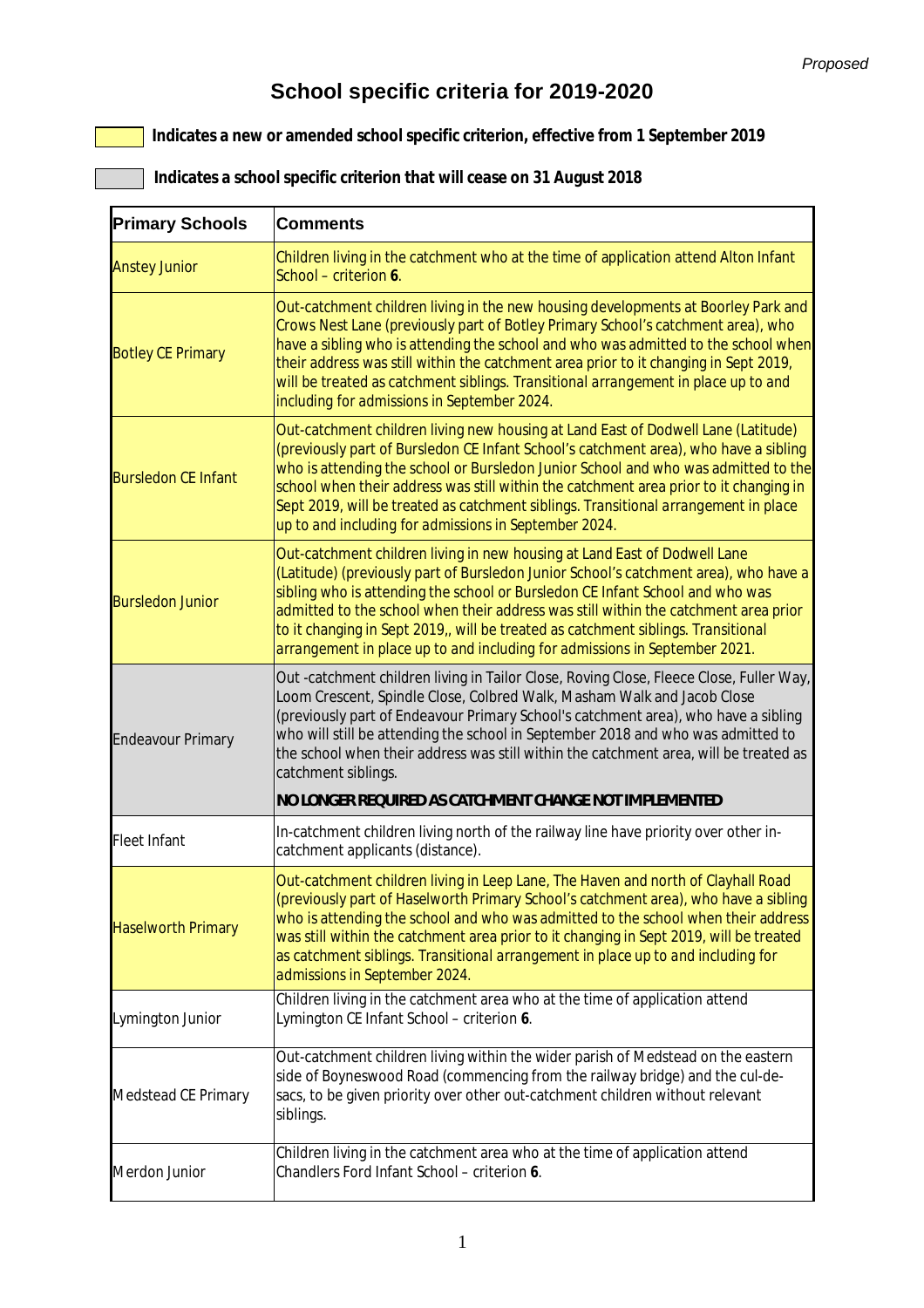| North Waltham Primary                         | Out-catchment children living in the new housing at Hounsome Fields and Kennel<br>Farm (previously part of North Waltham Primary School's catchment area), who<br>have a sibling who is attending the school and who was admitted to the school<br>when their address was still within the catchment area prior to it changing in Sept<br>2019, will be treated as catchment siblings. Transitional arrangement in place up to<br>and including for admissions in September 2024.   |
|-----------------------------------------------|-------------------------------------------------------------------------------------------------------------------------------------------------------------------------------------------------------------------------------------------------------------------------------------------------------------------------------------------------------------------------------------------------------------------------------------------------------------------------------------|
| Parsonage Farm Nursery<br>& Infant            | Criterion 5. Children living out of catchment who have a sibling on the roll of the<br>school. (6 is siblings on roll at the linked schools Cove & Guillemont)                                                                                                                                                                                                                                                                                                                      |
| Purbrook Junior                               | Children living in the catchment who at the time of application attend Purbrook<br>Infant School - criterion 6.                                                                                                                                                                                                                                                                                                                                                                     |
| Ringwood Junior                               | Measurement by "walking distance".                                                                                                                                                                                                                                                                                                                                                                                                                                                  |
| Rownhams St John CE<br>Primary                | CTE - Churches Together in England - criteria 5 & 10.                                                                                                                                                                                                                                                                                                                                                                                                                               |
| Sarisbury Infant                              | Priority for children living in the Whiteley Primary School catchment with a sibling on<br>roll at Sarisbury Infant or junior school -criterion 5.                                                                                                                                                                                                                                                                                                                                  |
| Sarisbury CE Junior                           | Priority for children living in the Whiteley Primary School catchment with a sibling on<br>roll at Sarisbury Infant or junior school - criterion 8.                                                                                                                                                                                                                                                                                                                                 |
| Sherborne St John CE<br>Primary               | Out-catchment children living in the Razors Farm development (previously within<br>the catchment area for Sherborne St John CE Primary School), who have a sibling<br>attending Sherborne St John CE Primary School (who was on roll prior to the<br>catchment change and will still be on roll at the time of the younger child's<br>admission), will be treated as catchment siblings. Transitional arrangement in place<br>up to and including for admissions in September 2023. |
| St James' CE Primary<br>Emsworth              | Children of parents who are active members of the following churches: Emsworth<br>Methodist Church, Emsworth Baptist Church, Waterside United Reformed Church,<br>Emsworth St Thomas' Catholic Church, Emsworth New Life Church - criteria 5 & 10                                                                                                                                                                                                                                   |
| St John the Baptist CE<br>Primary, Titchfield | Applications from children living in the catchment area of Whiteley Primary School<br>will have catchment status for the purposes of home to school transport<br>entitlement.                                                                                                                                                                                                                                                                                                       |
|                                               | CTE - Churches Together in England - criteria 5 & 10.                                                                                                                                                                                                                                                                                                                                                                                                                               |
| Talavera Infant                               | Out -catchment children living on the Wellesley development (previously part of<br>Talavera Infant School's catchment area), who have a sibling who will still be<br>attending the school in September 2018 and who was admitted to the school when<br>their address was still within the catchment area, will be treated as catchment<br>siblings. Transitional arrangement in place up to and including for admissions in<br>September 2019.                                      |
| Talavera Junior                               | Out -catchment children living on the Wellesley development (previously part of<br>Talavera Junior School's catchment area), who have a sibling who will still be<br>attending the school in September 2018 and who was admitted to the school when<br>their address was still within the catchment area, will be treated as catchment<br>siblings. Transitional arrangement in place up to and including for admissions in<br>September 2020.                                      |
| <b>Velmead Junior</b>                         | In-catchment children living north of the railway line have priority over other in-<br>catchment applicants (distance).                                                                                                                                                                                                                                                                                                                                                             |
| Winklebury Infant                             | Out-catchment children living on the Chapel Hill development and Dextra Court<br>(previously within the catchment area of Winklebury Infant School), who have a<br>sibling attending the school and who was admitted when their address was still<br>within the catchment area prior to it changing in Sept 2018, will be treated as<br>catchment siblings. Transitional arrangement in place up to and including for<br>admissions in September 2019.                              |